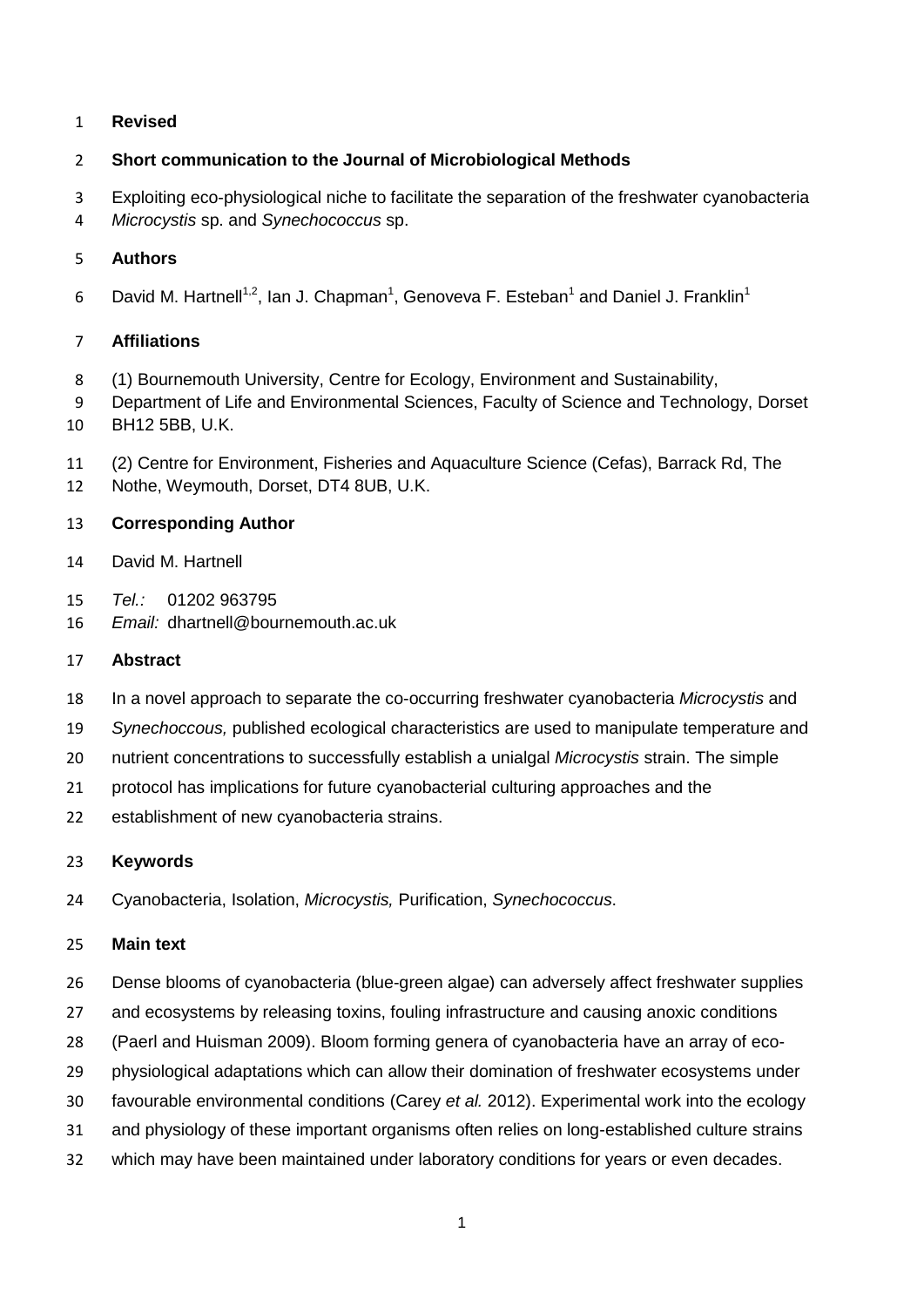The physiological representativeness of these laboratory strains can be questioned

- (Lakeman *et al.* 2009) providing impetus for the development of simple protocols to isolate
- fresh cultures from natural populations.

 Cyanobacteria isolation and purification techniques fall into two broad categories; mechanical (e.g. micro-pipetting, centrifugal washing and cell sorting) and physiological separation (e.g. antibiotic resistance, or changes in environmental parameters; light, temperature, nutrients). The majority of these isolation techniques require only simple apparatus. In this work we tested several techniques, alone and in combination, in order to design a protocol which yielded a unialgal culture of *Microcystis* after separation from the co-occurring *Synechococcus*.

 *Step one (picking and crude selection):* Water samples were collected using 1 L Duran bottles from Ivy Lake, a flooded gravel pit, now used for drinking water storage and as a nature reserve in Dorset, UK (50°52'7.86"N, 1°47'7.87"W). Using light microscopy (10 x light magnification) *Microcystis* sp. colonies were transferred by micro-pipette into a 25 mL conical flask containing 10 mL of 0.1 µm filtered reservoir water (collected along with the sample) and maintained at room temperature (18-22˚C) in a North facing window for 7 days. One mL of this mixed culture was transferred by pipette into a 15 mL centrifuge tube and diluted 1 in 6 with ultra-pure water (Millipore, USA) and then centrifuged at 1000 *x g* for 20 minutes. The supernatant biomass was removed by pipetting and transferred to a separate sterile centrifuge tube. This process was repeated three times to select for buoyant cyanobacteria following the methods of Bloch and Blackburn (1995). Processed cells were placed in 150 mL conical flasks with 50 mL of 50% BG-11 medium (Sigma-Aldrich, C3061) diluted by adding 0.5 mL to 50 mL ultra-pure water. All samples were then placed into an incubator (Conviron, CMP6010) at 25 ±1°C, on 12 hour light/dark. Light was provided by a 57 single 58 watt fluorescent tube (Luminex, Cool white) at 25 µmol quanta m<sup>-2</sup> s<sup>-1</sup> (Biospherical Instrument Inc., PAR Scalar Irradiance sensor) for 18 days. Colonies were homogenised by vortex and cell division monitored by flow cytometry (Accuri, C6) for 2 minutes using a 10 µl core size, 14 µl/min flow rate and threshold set at 20,000 on forward scatter light (FSC) signal.

 After 10 days there was an increase in the biomass of *Microcystis* cells as cell density increased from 270,000 to 4,000,000 per millilitre. However, closer examination under light microscopy revealed cultures of *Microcystis* were contaminated with smaller bacillus cells (Figure 1, A.). These were found to be photosynthetic by epifluorescence microscopy (Figure 1, B.) and the red auto-fluorescence signal from flow cytometry (Figure 2, C.). The non-target cyanobacterial cells were identified as *Synechococcus* and tentatively assigned to *S.*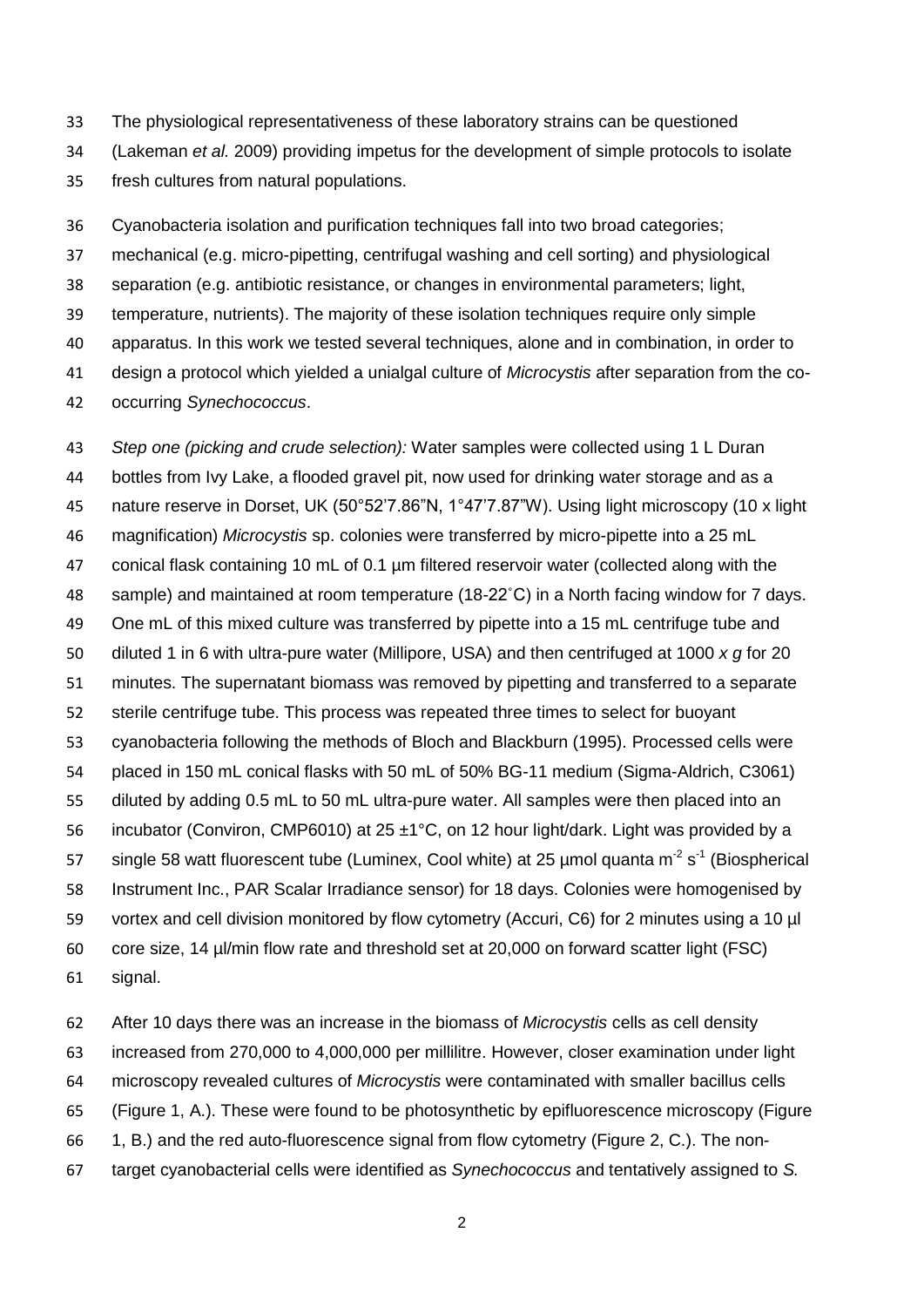- *elongatus* (John Day, Culture Collection of Algae and Protozoa, pers. comm.). Therefore
- further techniques were required to separate the two cyanobacteria.



#### 

 **Figure 1. (A)** True colour micrograph of isolated *Microcystis* sp., spherical cells with darker green pigment, and *Synechococcus* sp., smaller bacillus-shaped cells with lighter green pigment. **(B)** The same image through epifluorescence microscopy, red fluorescence indicates chlorophyll content in both cell types and green fluorescence indicates chlorotic (non-photosynthesising) cells. **(C)** Flow cytometry cytogram showing *Microcystis c*ells (R1) and *Synechococcus* cells (R2) and red auto-fluorescence histogram, smaller peak *Microcystis* larger peak *Synechococcus.*

- *Other separation techniques:* The contaminated cultures of *Microcystis* were subjected to
- additional techniques to attempt separation from the *Synechococcus.* 1) A 2 mL subsample
- of culture was homogenised and serially diluted to -3 log, the final dilution was spread on 10
- solid agar petri dishes at 1 or 5% and 10 solid agarose petri dishes at 1 or 5%. All agar and
- agarose plates were prepared using 100% BG-11 adapting the work of Shirai and co-
- workers (1989). 2) Ten additional agarose petri dishes were prepared with the addition of
- antibiotic disks (Mastring-S, M13) to test for difference in resistance or susceptibility between
- *Microcystis* and *Synechococcus.* Antibiotics and dose applied; chloramphenicol (25µg),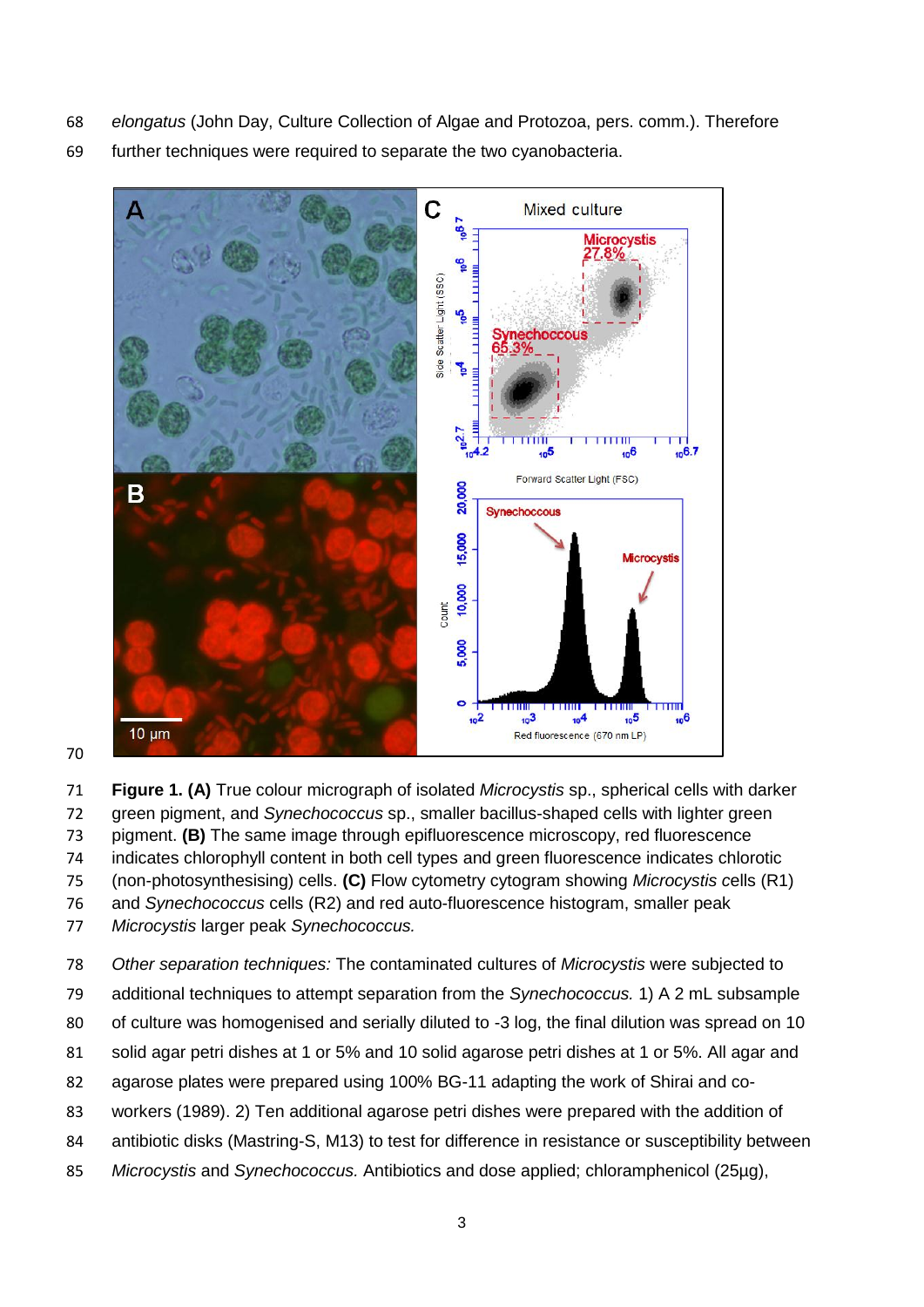erythromycin (5µg), fusidic acid (10µg), oxacillin (5µg), novobiocin (5µg), penicillin G (1 unit), streptomycin (10µg) and tetracycline (25µg). 3) A 5 mL subsample was centrifugally separated in a sucrose gradient using 5, 10, 20, 30 and 40% in 1 mL volumes. Each sucrose concentration was placed in a 50 mL conical flask with 20 mL 100% BG-11. The aim was to separate the cyanobacteria by using differences in buoyancy through an increasingly viscose media. 4) The next approach was to place 5 mL in a 50 mL conical flask with 20ml of 100% BG-11 and the addition of 7µg microcystin-LR (Sigma-Aldrich, 33893) to test susceptibility of *Synechococcus* to the *Microcystis* toxin. 5) The cyanobacteria were separated using an automated cell sorter (BD, FACSAria) into densities of 100, 1000, 10,000 and 100,000 cells per mL, respectively and placed into 20 mL of 100% BG-11 in 50 mL conical flasks. Cells were discriminated by using a known unialgal *Microcystis* culture (PCC 7806 wild type) as a template. In all the techniques attempted culture flasks and plates were incubated as per the parameters described in step one. The relative cell growth of the cyanobacteria was monitored by light microscopy and flow cytometry for up to three weeks.

 None of the techniques attempted were successful in separating the *Microcystis* sp. cells from the *Synechococcus* sp. cells. The solid plating technique there was no observed difference in the resistance or susceptibility between the two cyanobacteria to all antibiotic types and doses. The sucrose gradient centrifuging also failed due to both cyanobacteria having the same fractionation position in the gradient. Not one of the cell densities obtained from automated cell sorting showed any growth when incubated, the cyanobacteria could have been adversely affected by fluid acceleration, electrical shock or photo-bleaching (light shock). In techniques where cyanobacterial growth was observed, it was apparent that a proportion of the smaller *Synechococcus* cells were remaining attached to the *Microcystis* mucus sheath and subsequently overgrowing the assumed unialgal cultures.

The main drivers of cyanobacterial blooms are increasing water temperature and increased

- nutrient input (Paerl *et al.* 2001, Schindler *et al.* 2008). Rigosi and co-workers (2014)
- conducted an analysis of data collected from over 1000 lakes in the United States and
- reported evidence of the growth of cyanobacteria genera responding differently to
- temperature and nutrients. For example, *Microcystis* dominance within a bloom is primarily
- driven by increased temperature, whereas *Synechococcus* dominance is primarily driven by
- increased nutrients. This posed the hypothesis, could the two cyanobacteria in culture be
- separated by increasing temperature and decreasing nutrients?

*Step two (physiological separation):* 

 Five decreased concentrations of BG-11 at 40, 30, 20, 10 and 0% were put into 5 test tubes in 5 mL volumes and 0.5 mL of mixed culture was transferred into each. The test tubes were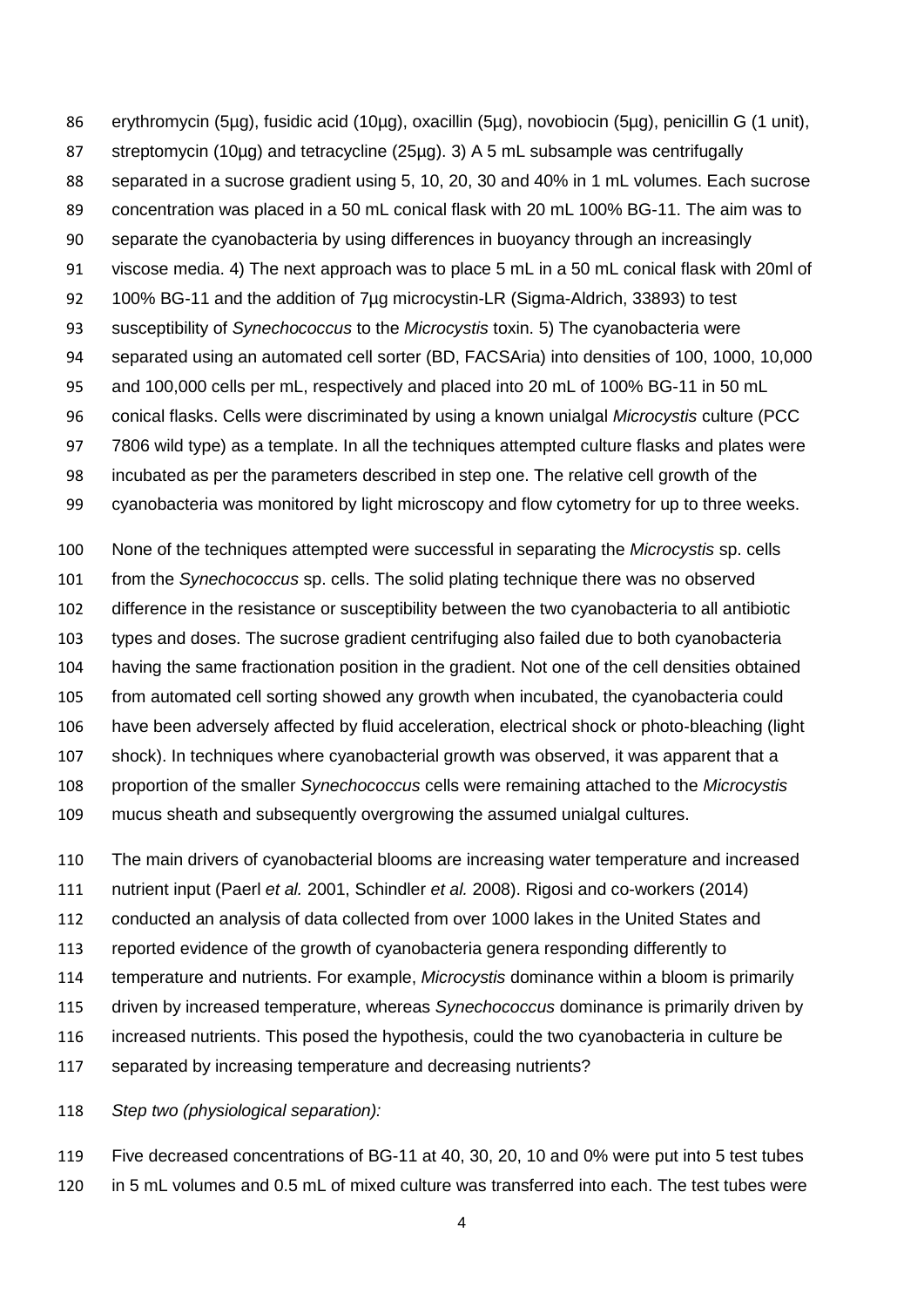- 121 placed in an incubator (AlgaeTron, AG230) at 32 ±1°C, on a 12 hour light/dark sine wave
- 122 regime provided by white and infra-red LED's at 20  $\mu$ mol quanta m<sup>-2</sup> s<sup>-1</sup>. The relative cell
- growth of both cyanobacteria was monitored by flow cytometry over 15 days.
- The increase in temperature and decrease in nutrients were conditions that favoured the
- target cyanobacteria*.* Flow cytometry data showed an increase of *Microcystis* cells and a
- reciprocal decrease in *Synechococcus* cells over 15 days (Figure 2.).



 **Figure 2.** The cell densities of *Microcystis* and *Synechococcus* in 20% BG-11 medium at 32° C monitored over a 15 day period by flow cytometry, density plot cytograms of cell size forward scatter light (FSC) and cell granularity, side scatter light (SSC). FSC signal threshold 20,000 arbitrary units (au), with gates on red fluorescence (670nm LP) between 2,000 and 300,000 au and far-red auto-fluorescence (675nm +/- 12nm) between 1,000 and 800,000 au to remove noise from the light signal.

- The effect was seen in all concentrations of BG-11, with the greatest *Microcystis* biomass in
- 20 and 30%. Inspection by microscopy and return to 100% BG-11 and 25°C culture
- conditions confirmed a unialgal culture had been isolated. The *Microcystis* strain isolated
- from 20% BG-11 is now deposited in the Culture Collection of Algae and Protozoa (CCAP,
- UK) accession number 1450/17.
- The isolation and purification of cyanobacteria is a time consuming process, where
- techniques need to be refined for the target organism. Time invested is, however, rewarded
- by the establishment of new culture lines for ecological and physiological research into these
- important organisms. We conclude that modifying culture conditions in accordance with